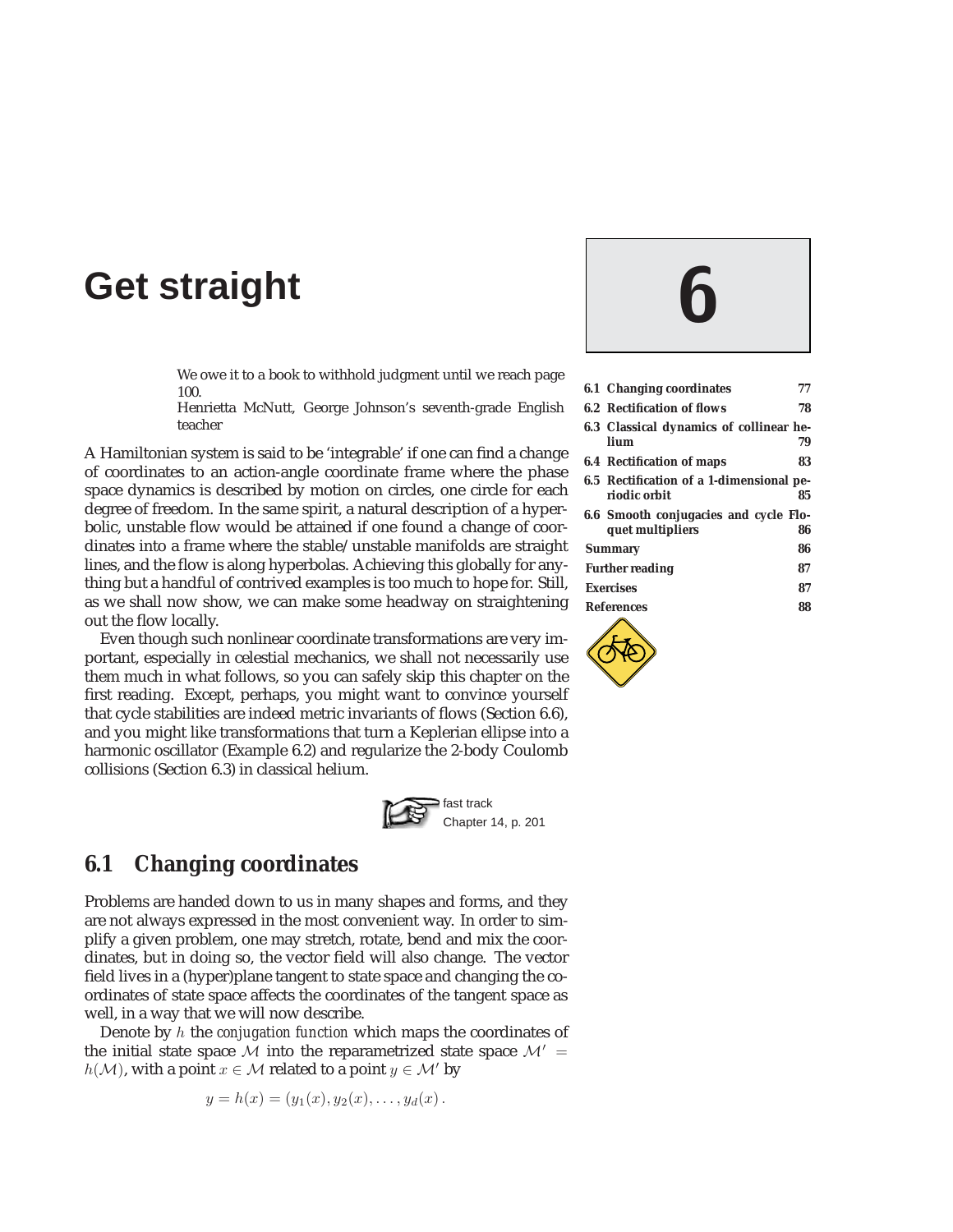The change of coordinates must be one-to-one and span both  $M$  and  $\mathcal{M}'$ , so given any point y we can go back to  $x = h^{-1}(y)$ . For smooth flows the reparametrized dynamics should support the same number of derivatives as the initial one. If  $h$  is a (piecewise) analytic function, we refer to h as a *smooth conjugacy*.

The evolution rule  $g^t(y_0)$  on  $\mathcal{M}'$  can be computed from the evolution rule  $f^t(x_0)$  on M by taking the initial point  $y_0 \in \mathcal{M}'$ , going back to M, evolving, and then mapping the final point  $x(t)$  back to  $\mathcal{M}'$ :

$$
y(t) = gt(y0) = h \circ ft \circ h-1(y0) .
$$
 (6.1)

Here '◦' stands for functional composition  $h \circ f(x) = h(f(x))$ , so (6.1) is a shorthand for  $y(t) = h(f^t(h^{-1}(y_0))).$ 

The vector field  $\hat{x} = v(x)$  in M, locally tangent to the flow  $f^t$ , is related to the flow by differentiation (2.5) along the trajectory. The vector field  $\dot{y} = w(y)$  in  $\dot{\cal M}'$ , locally tangent to  $g^t$  follows by the chain rule:

$$
w(y) = \frac{dg^{t}}{dt}(y)\Big|_{t=0} = \frac{d}{dt} (h \circ f^{t} \circ h^{-1}(y))\Big|_{t=0}
$$
  
=  $h'(h^{-1}(y))v(h^{-1}(y)) = h'(x)v(x).$  (6.2)

6.1, page 88 With the indices reinstated, this stands for

$$
w_i(y) = \frac{\partial h_i(x)}{\partial x_j} v_j(x), \qquad y_i = h_i(x).
$$
 (6.3)

Imagine that the state space is a rubber sheet with the flow lines drawn on it. A coordinate change  $h$  corresponds to pulling and tugging on the rubber sheet smoothly, without cutting, glueing, or selfintersections of the distorted rubber sheet. Trajectories that are closed loops in  $M$  will remain closed loops in the new manifold  $M'$ , but their shapes will change. Globally  $h$  deforms the rubber sheet in a highly nonlinear manner, but locally it simply rescales and shears the tangent field by  $\partial_i h_i$ , hence the simple transformation law (6.2) for the velocity fields.

The time itself is a parametrization of points along flow lines, and it can also be reparametrized,  $s = s(t)$ , with the attendent modification of (6.2). An example is the 2-body collision regularization of the helium Hamiltonian (7.6), to be undertaken in Section 6.3 below.

### **6.2 Rectification of flows**

A profitable way to exploit invariance of dynamics under smooth conjugacies is to use it to pick out the simplest possible representative of an equivalence class. In general and globally these are just words, as we have no clue how to pick such 'canonical' representative, but for smooth flows we can always do it locally and for sufficiently short time, by appealing to the *rectification theorem*, a fundamental theorem of ordinary differential equations. The theorem assures us that there exists a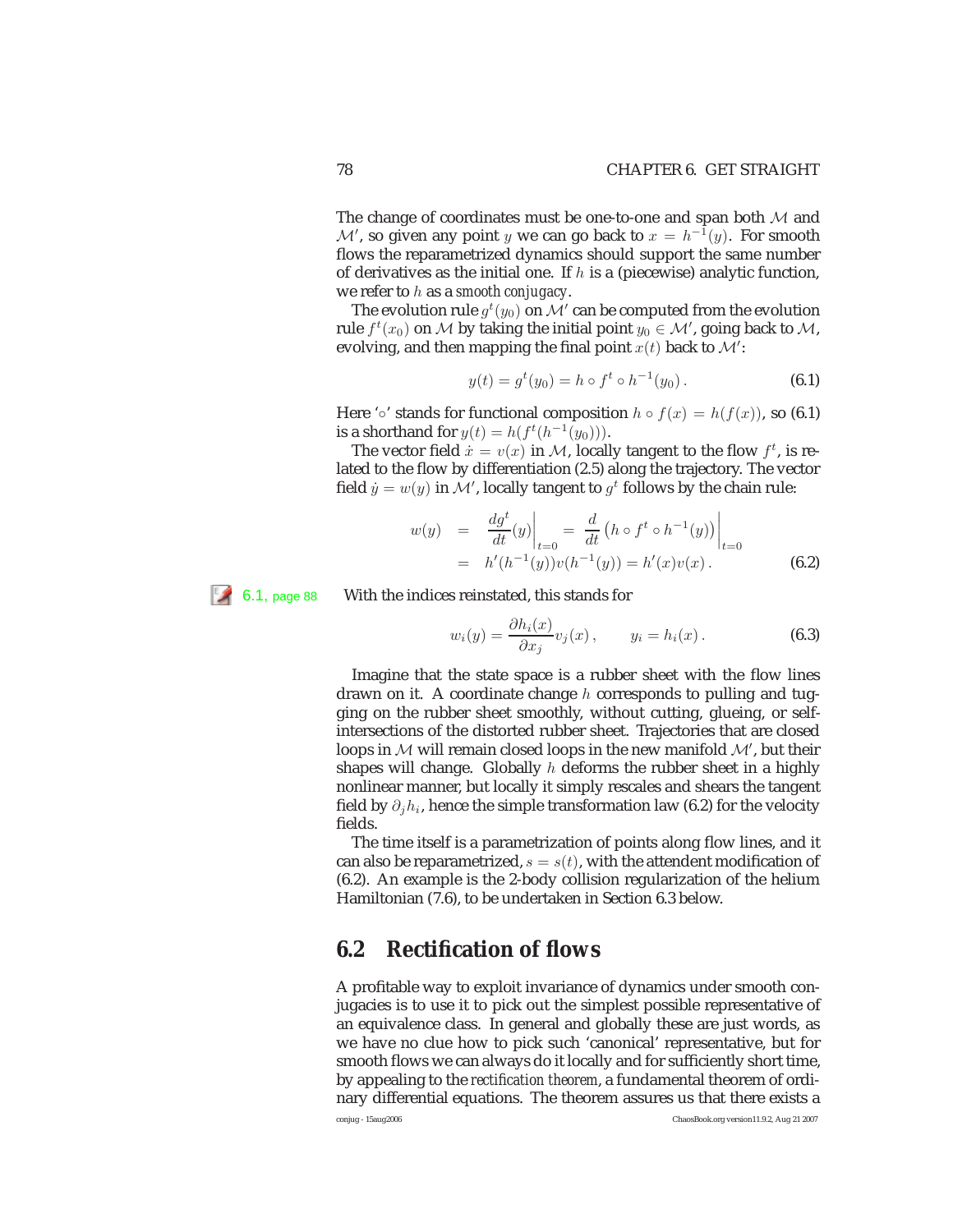solution (at least for a short time interval) and what the solution looks like. The rectification theorem holds in the neighborhood of points of the vector field  $v(x)$  that are not singular, that is, everywhere except for the equilibrium points (2.8), and points at which  $v$  is infinite. According to the theorem, in a small neighborhood of a non-singular point there exists a change of coordinates  $y = h(x)$  such that  $\dot{x} = v(x)$  in the new, *canonical* coordinates takes form

$$
\dot{y}_1 = \dot{y}_2 = \dots = \dot{y}_{d-1} = 0
$$
\n
$$
\dot{y}_1 = d,
$$
\n(6.4)

with unit velocity flow along  $y_1$ , and no flow along any of the remaining directions. This is an example of a one-parameter Lie group of transformations, with finite time  $\tau$  action

$$
y'_i = y_i, i = 1, 2, ..., d - 1
$$
  
\n $y'_d = y_d + \tau.$ 

#### **Example 6.1 Harmonic oscillator, rectified:**

As a simple example of global rectification of a flow consider the harmonic oscillator

$$
\dot{q} = p, \qquad \dot{p} = -q. \tag{6.5}
$$

The trajectories  $x(t)=(q(t), p(t))$  just go around the origin, so a fair guess<br>is that the system would have a simpler representation in polar coordinates is that the system would have a simpler representation in polar coordinates  $y=(r,\theta)$ :

$$
h^{-1}: \begin{cases} q = h_1^{-1}(r,\theta) = r\cos\theta \\ p = h_2^{-1}(r,\theta) = r\sin\theta \end{cases}
$$
 (6.6)  
The fundamental matrix of the transformation is

$$
h' = \begin{bmatrix} \cos \theta & \sin \theta \\ -\frac{\sin \theta}{r} & -\frac{\cos \theta}{r} \end{bmatrix}
$$
 (6.7)

resulting in (6.2) of rectified form  $\begin{array}{|c|c|c|c|c|c|c|c|c|} \hline \end{array}$  5.1, page 75

$$
\dot{r} = 0, \quad \dot{\theta} = -1.
$$
\n(6.8)

In the new coordinates the radial coordinate  $r$  is constant, and the angular coordinate  $\theta$  wraps around a cylinder with constant angular velocity. There is a subtle point in this change of coordinates: the domain of the map  $h^{-1}$ is not the plane  $\mathbb{R}^2$ , but rather the plane minus the origin. We had mapped a plane into a cylinder, and coordinate transformations should not change the topology of the space in which the dynamics takes place; the coordinate transformation is not defined on the equilibrium point  $x = (0, 0)$ , or  $r = 0$ .

### **6.3 Classical dynamics of collinear helium**

#### (G. Tanner)

So far much has been said about 1-dimensional maps, game of pinball and other curious but rather idealized dynamical systems. If you have become impatient and started wondering what good are the methods

ChaosBook.org version11.9.2, Aug 21 2007 conjug - 15aug2006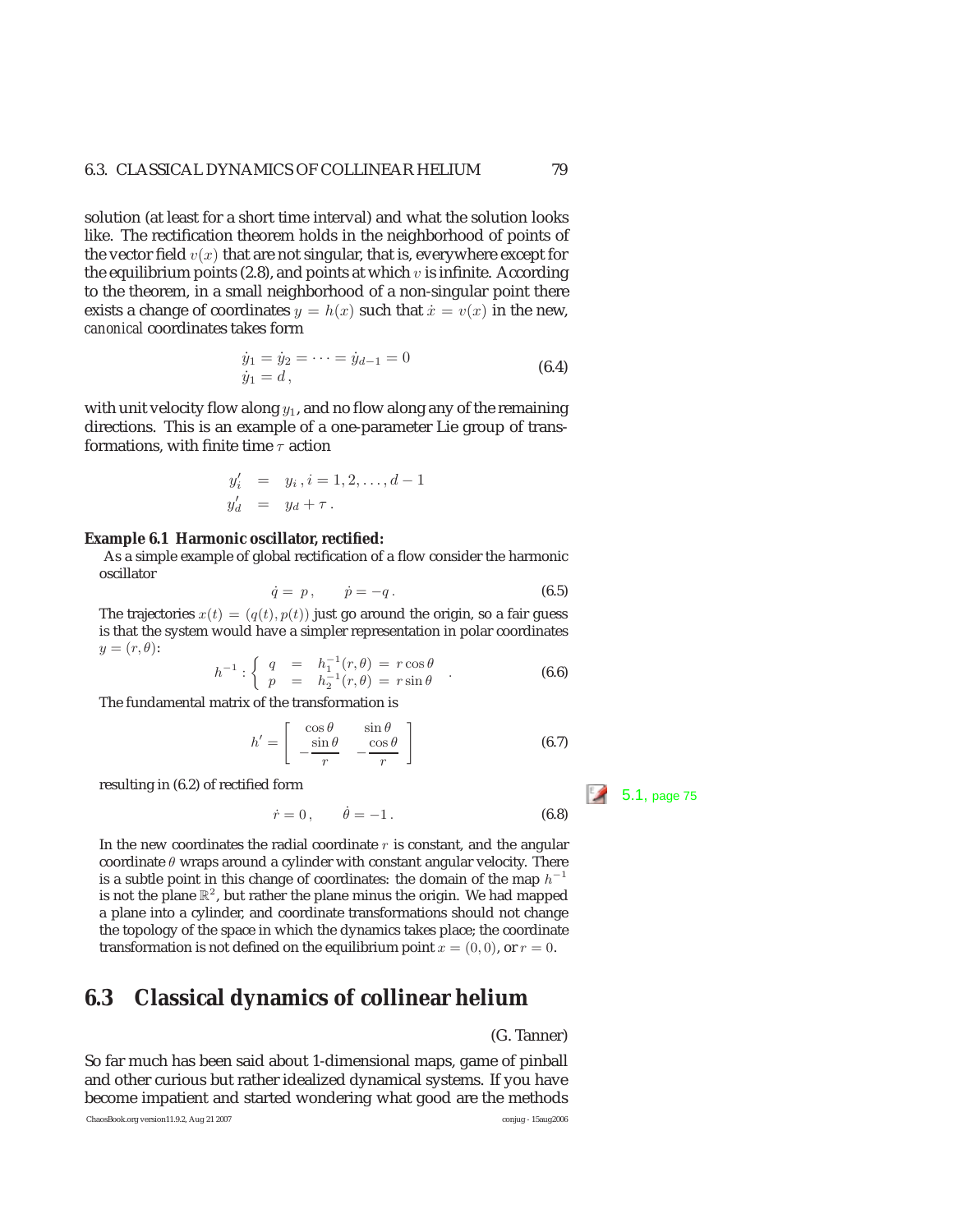learned so far in solving real life physical problems, good news are here. We will apply here concepts of nonlinear dynamics to nothing less than the helium, a dreaded three-body Coulomb problem.

Can we really jump from three static disks directly to three charged particles moving under the influence of their mutually attracting or repelling forces? It turns out, we can, but we have to do it with care. The full problem is indeed not accessible in all its detail, but we are able to analyze a somewhat simpler subsystem–collinear helium. This system plays an important role in the classical and quantum dynamics of the full three-body problem.

The classical helium system consists of two electrons of mass  $m_e$  and charge  $-e$  moving about a positively charged nucleus of mass  $m_{he}$  and charge  $+2e$ .

The helium electron-nucleus mass ratio  $m_{he}/m_e = 1836$  is so large that we may work in the infinite nucleus mass approximation  $m_{he} =$ ∞, fixing the nucleus at the origin. Finite nucleus mass effects can be taken into account without any substantial difficulty. We are now left with two electrons moving in three spatial dimensions around the origin. The total angular momentum of the combined electron system is still conserved. In the special case of angular momentum  $L = 0$ , the electrons move in a fixed plane containing the nucleus. The three body problem can then be written in terms of three independent coordinates only, the electron-nucleus distances  $r_1$  and  $r_2$  and the inter-electron an-**??**, page **??** gle Θ, see Fig. 6.1.

> This looks like something we can lay our hands on; the problem has been reduced to three degrees of freedom, six phase space coordinates in all, and the total energy is conserved. But let us go one step further; the electrons are attracted by the nucleus but repelled by each other. They will tend to stay as far away from each other as possible, preferably on opposite sides of the nucleus. It is thus worth having a closer look at the situation where the three particles are all on a line with the nucleus being somewhere between the two electrons. If we, in addition, let the electrons have momenta pointing towards the nucleus as in Fig. 6.2, then there is no force acting on the electrons perpendicular to the common interparticle axis. That is, if we start the classical system on the dynamical subspace  $\Theta = \pi$ ,  $\frac{d}{dt}\Theta = 0$ , the three particles will remain in this *collinear configuration* for all times.

### **6.3.1 Scaling**

hat follows we will restrict the dynamics to this collinear subspace. a system of two degrees of freedom with the Hamiltonian

$$
H = \frac{1}{2m_e} \left( p_1^2 + p_2^2 \right) - \frac{2e^2}{r_1} - \frac{2e^2}{r_2} + \frac{e^2}{r_1 + r_2} = E \,, \tag{6.9}
$$

where  $E$  is the total energy. As the dynamics is restricted to the fixed energy shell, the four phase space coordinates are not independent; the energy shell dependence can be made explicit by writing  $(r_1, r_2, p_1, p_2) \rightarrow$ 

$$
\begin{array}{cc}\n r_1 & & r_2 \\
\text{It is a}\n \end{array}
$$



 $He$   $a^2$ ++  $e^-$  if  $e^-$ 

conjug - 15aug2006 ChaosBook.org version11.9.2, Aug 21 2007



**Fig. 6.1** Coordinates for the helium three body problem in the plane.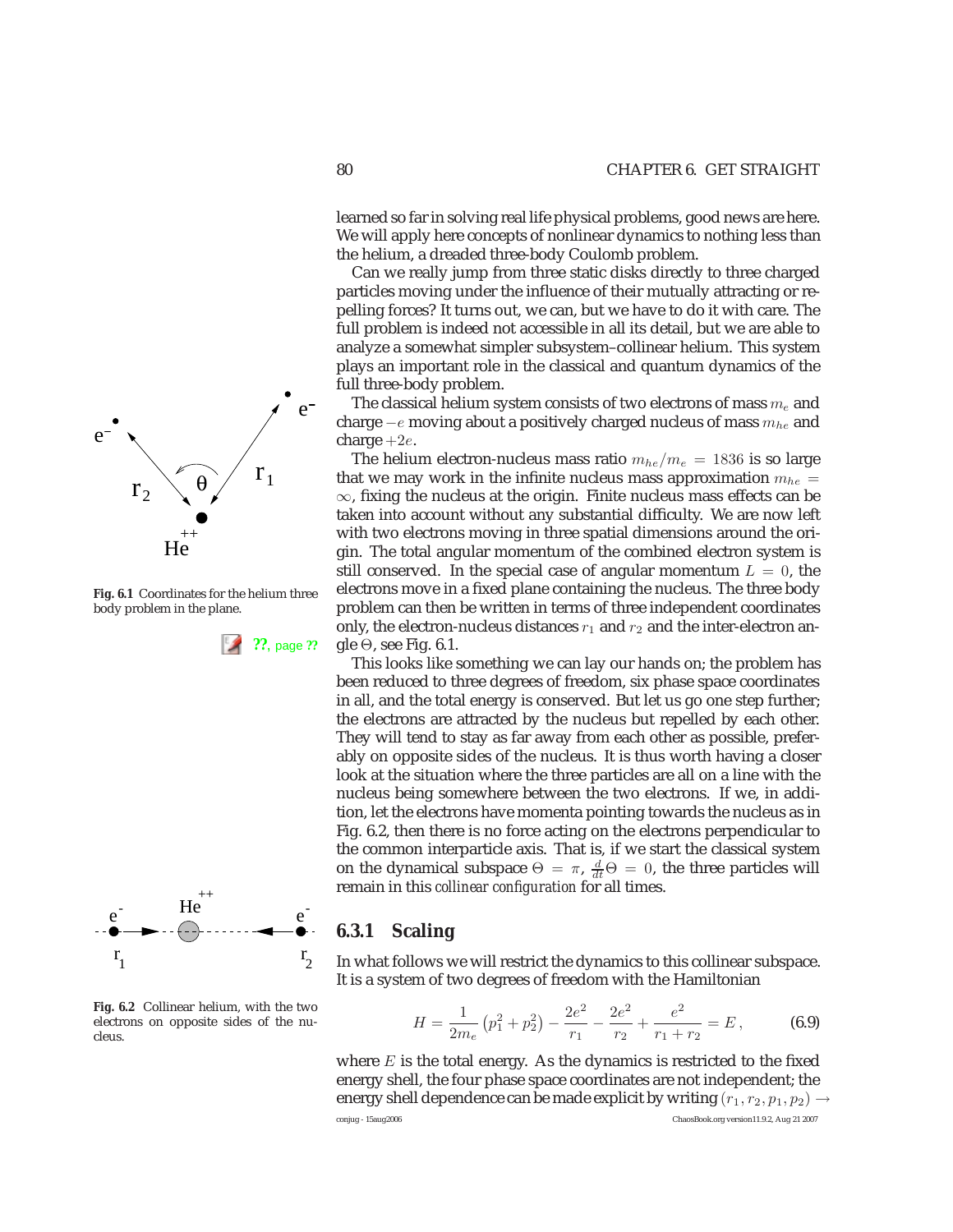#### $(r_1(E), r_2(E), p_1(E), p_2(E))$ .

We will first consider the dependence of the dynamics on the energy E. A simple analysis of potential versus kinetic energy tells us that if the energy is positive both electrons can escape to  $r_i \rightarrow \infty$ ,  $i = 1, 2$ . More interestingly, a single electron can still escape even if  $E$  is negative, carrying away an unlimited amount of kinetic energy, as the total energy of the remaining inner electron has no lower bound. Not only that, but one electron *will* escape eventually for almost all starting conditions. The overall dynamics thus depends critically on whether  $E > 0$ or  $E < 0$ . But how does the dynamics change otherwise with varying energy? Fortunately, not at all. Helium dynamics remains invariant under a change of energy up to a simple scaling transformation; a solution of the equations of motion at a fixed energy  $E_0 = -1$  can be transformed into a solution at an arbitrary energy  $E < 0$  by scaling the coordinates as

$$
r_i(E) = \frac{e^2}{(-E)} r_i, \quad p_i(E) = \sqrt{-m_e E} p_i, \quad i = 1, 2,
$$

together with a time transformation  $t(E) = e^2 m_e^{1/2} (-E)^{-3/2} t$ . We include the electron mass and charge in the scaling transformation in order to obtain a non–dimensionalized Hamiltonian of the form

$$
H = \frac{p_1^2}{2} + \frac{p_2^2}{2} - \frac{2}{r_1} - \frac{2}{r_2} + \frac{1}{r_1 + r_2} = -1.
$$
 (6.10)

The case of negative energies chosen here is the most interesting one for us. It exhibits chaos, unstable periodic orbits and is responsible for the bound states and resonances of the quantum problem treated in Section **??**.

#### **6.3.2 Regularization of two–body collisions**

Next, we have a closer look at the singularities in the Hamiltonian (6.10). Whenever two bodies come close to each other, accelerations become large, numerical routines require lots of small steps, and numerical precision suffers. No numerical routine will get us through the singularity itself, and in collinear helium electrons have no option but to collide with the nucleus. Hence a *regularization* of the differential equations of motions is a necessary prerequisite to any numerical work on such problems, both in celestial mechanics (where a spaceship executes close approaches both at the start and its destiantion) and in quantum mechanics (where much of semiclassical physics is dominated by returning classical orbits that probe the quantum wave function at the nucleus).

There is a fundamental difference between two–body collisions  $r_1$  = 0 or  $r_2$  = 0, and the triple collision  $r_1 = r_2 = 0$ . Two–body collisions can be regularized, with the singularities in equations of motion removed by a suitable coordinate transformation together with a time transformation preserving the Hamiltonian structure of the equations. Such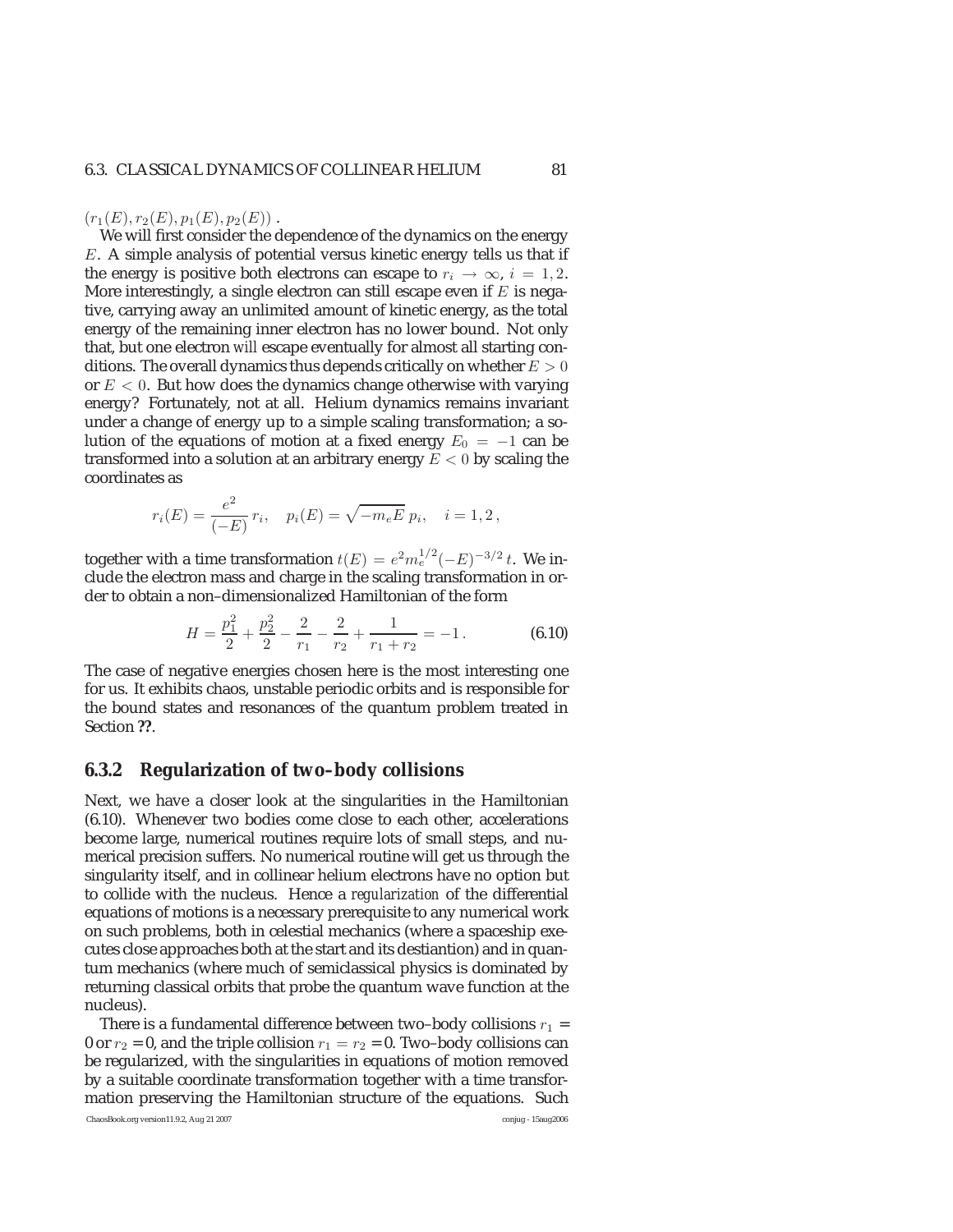regularization is not possible for the triple collision, and solutions of the differential equations can not be continued through the singularity at the origin. As we shall see, the chaos in collinear helium originates from this singularity of triple collisions.

A regularization of the two–body collisions is achieved by means of the Kustaanheimo–Stiefel (KS) transformation, which consists of a coordinate dependent time transformation which stretches the time scale near the origin, and a canonical transformation of the phase space coordinates. In order to motivate the method, we apply it first to the **Remark ??** 1-dimensional Kepler problem

$$
H = \frac{1}{2}p^2 - \frac{2}{x} = E.
$$
 (6.11)

#### **Example 6.2 Keplerian ellipse, rectified:**

To warm up, consider the  $E = 0$  case, starting at  $x = 0$  at  $t = 0$ . Even though the equations of motion are singular at the intial point, we can immediately integrate

$$
\frac{1}{2}\dot{x}^2 - \frac{2}{x} = 0
$$

by means of separation of variables

$$
\sqrt{x}dx = \sqrt{2}dt
$$
,  $x = (3t)^{\frac{2}{3}}$ , (6.12)

and observe that the solution is not singular. The aim of regularization is to compensate for the infinite acceleration at the origin by introducing a fictitious time, in terms of which the passage through the origin is smooth.

A time transformation  $dt = f(q, p)d\tau$  for a system described by a Hamiltonian  $H(q, p) = E$  leaves the Hamiltonian structure of the equations of motion unaltered, if the Hamiltonian itself is transformed into  $\mathcal{H}(q, p)$  =  $f(q, p)(H(q, p) - E)$ . For the 1– dimensional Coulomb problem with (6.11) we choose the time transformation  $dt = x d\tau$  which lifts the  $|x| \to 0$  singularity in (6.11) and leads to a new Hamiltonian

$$
\mathcal{H} = \frac{1}{2}xp^2 - 2 - Ex = 0.
$$
 (6.13)

The solution (6.12) is now parametrized by the fictitous time  $d\tau$  through a pair of equations

$$
x = \tau^2, \qquad t = \frac{1}{3}\tau^3.
$$

The equations of motion are, however, still singular as  $x \to 0$ :

$$
\frac{d^2x}{d\tau^2} = -\frac{1}{2x}\frac{dx}{d\tau} + xE.
$$

Appearance of the square root in (6.12) now suggests a canonical transformation of form

$$
x = Q^2, \quad p = \frac{P}{2Q}
$$
 (6.14)  
which maps the Kepler problem into that of a harmonic oscillator with Hamil-

tonian

$$
H(Q, P) = \frac{1}{8}P^2 - EQ^2 = 2,
$$
\n(6.15)

with all singularities completely removed.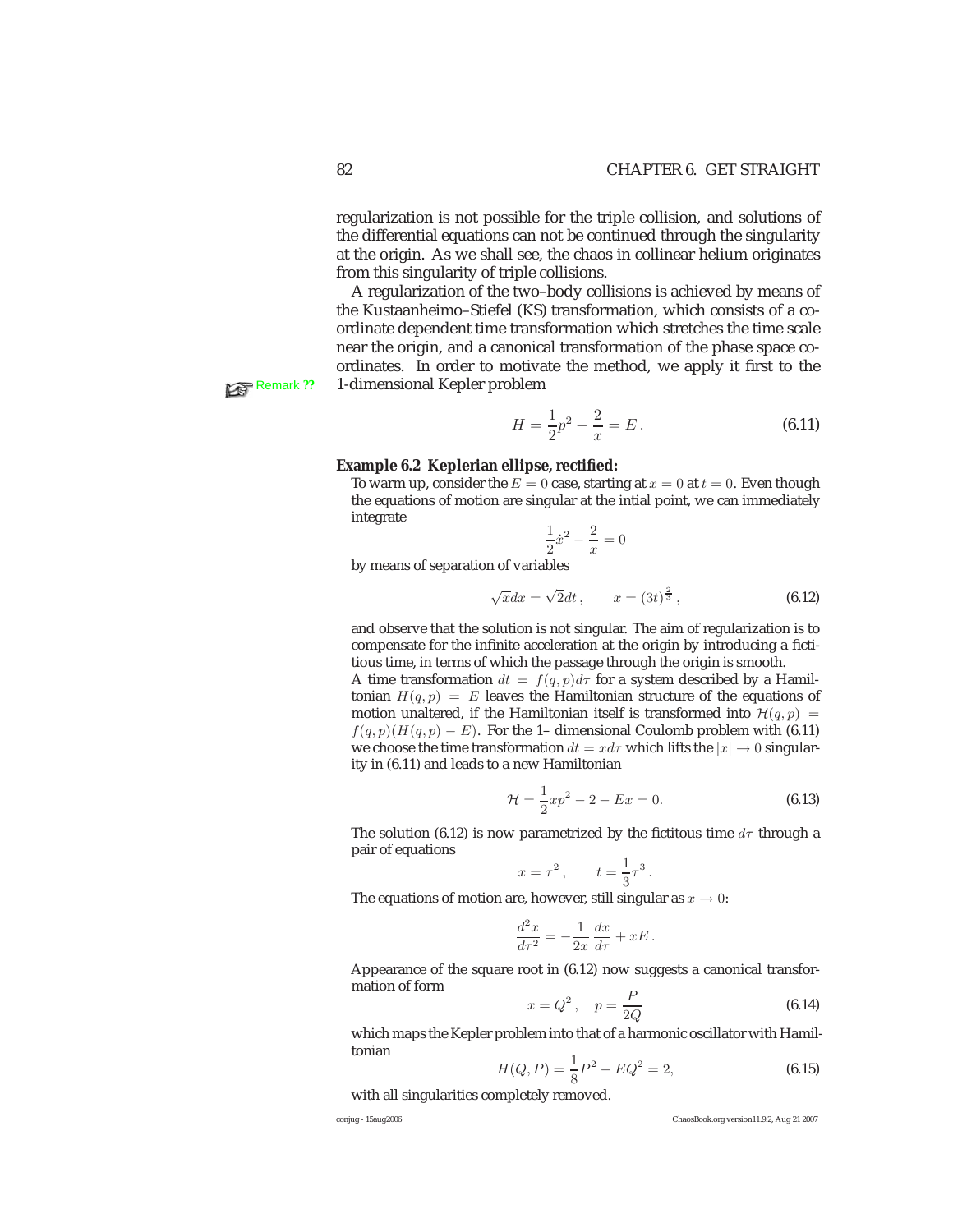#### 6.4. RECTIFICATION OF MAPS 83

We now apply this method to collinear helium. The basic idea is that one seeks a higher-dimensional generalization of the 'square root removal' trick (6.14), by introducing a new vector  $Q$  with property  $r =$  $|Q|^2$ . In this simple 1-dimensional example the KS transformation can be implemented by

$$
r_1 = Q_1^2
$$
,  $r_2 = Q_2^2$ ,  $p_1 = \frac{P_1}{2Q_1}$ ,  $p_2 = \frac{P_2}{2Q_2}$  (6.16)

and reparametrization of time by  $d\tau = dt/r_1r_2$ . The singular behav-<br>ior in the original momenta at  $r_1$  or  $r_2 = 0$  is again compensated by stretching the time scale at these points. The Hamiltonian structure of the equations of motions with respect to the new time  $\tau$  is conserved, if we consider the Hamiltonian

$$
H_{ko} = \frac{1}{8}(Q_2^2 P_1^2 + Q_1^2 P_2^2) - 2R_{12}^2 + Q_1^2 Q_2^2(-E + 1/R_{12}^2) = 0
$$
 (6.17)

with  $R_{12} = (Q_1^2 + Q_2^2)^{1/2}$ , and we will take  $E = -1$  in what follows. The equations of motion now have the form

$$
\dot{P}_1 = 2Q_1 \left[ 2 - \frac{P_2^2}{8} - Q_2^2 \left( 1 + \frac{Q_2^2}{R_{12}^4} \right) \right]; \qquad \dot{Q}_1 = \frac{1}{4} P_1 Q_2^2 \tag{6.18}
$$
\n
$$
\dot{P}_2 = 2Q_2 \left[ 2 - \frac{P_1^2}{8} - Q_1^2 \left( 1 + \frac{Q_1^2}{R_{12}^4} \right) \right]; \qquad \dot{Q}_2 = \frac{1}{4} P_2 Q_1^2.
$$

Individual electron-nucleus collisions at  $r_1 = Q_1^2 = 0$  or  $r_2 = Q_2^2 = 1$ 0 no longer pose a problem to a numerical integration routine. The equations (6.18) are singular only at the triple collision  $R_{12} = 0$ , i.e., when both electrons hit the nucleus at the same time.

The new coordinates and the Hamiltonian (6.17) are very useful when calculating trajectories for collinear helium; they are, however, less intuitive as a visualization of the three-body dynamics. We will therefore refer to the old coordinates  $r_1$ ,  $r_2$  when discussing the dynamics and the periodic orbits.

To summarize, we have brought a 3-body problem into a form where the 2-body collisions have been transformed away, and the phase space trajectories computable numerically. To appreciate the full beauty of what has been attained, you have to fast-forward to Chapter **??**; we are already 'almost' ready to quantize helium by semiclassical methods.



### **6.4 Rectification of maps**

In Section 6.2 we had argued that nonlinear coordinate transformations can be profitably employed to simplify the representation of a flow. We shall now apply the same idea to nonlinear maps, and determine a smooth nonlinear change of coordinates that flattens out the vicinity of

ChaosBook.org version11.9.2, Aug 21 2007 conjug - 15aug2006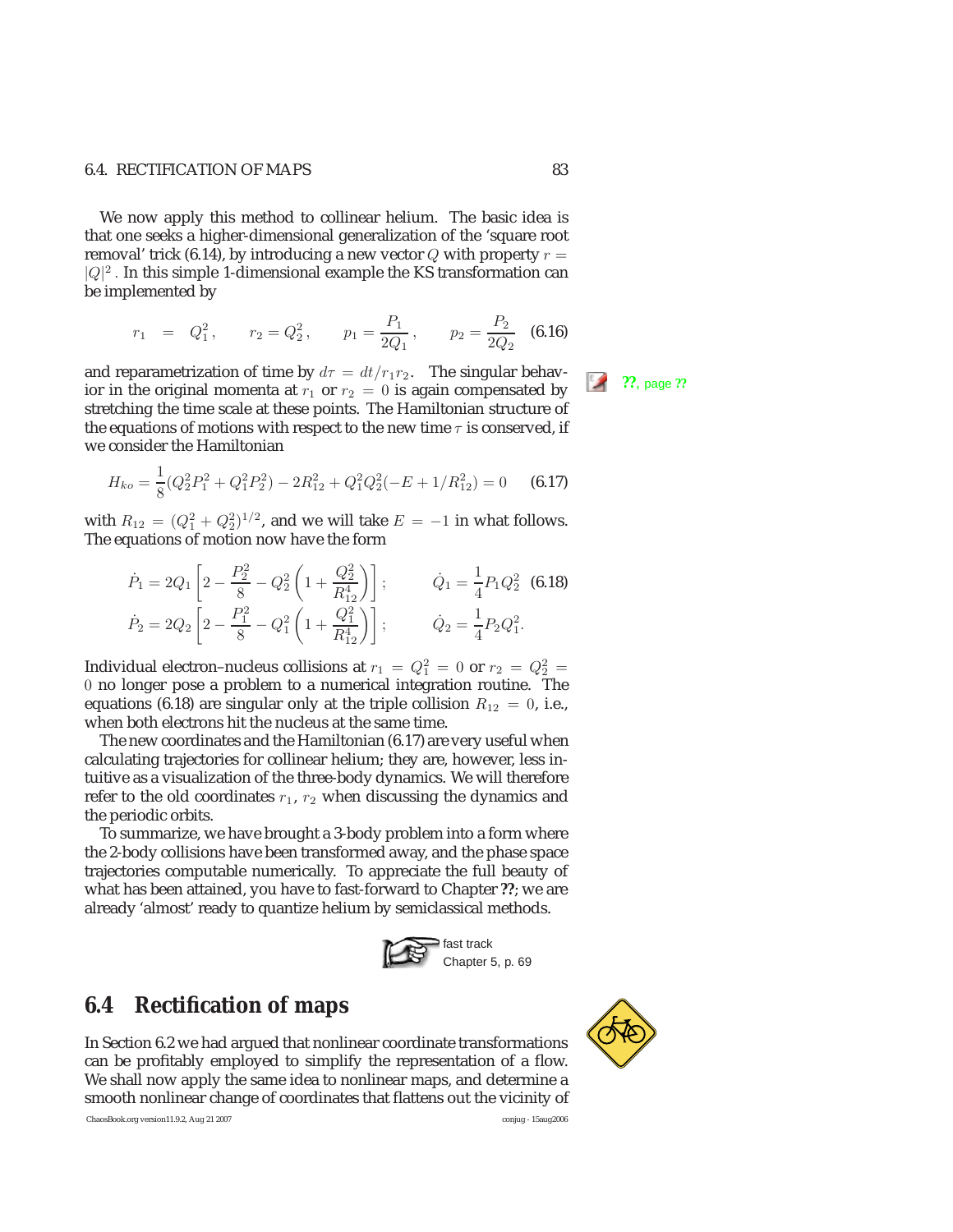

a fixed point and makes the map *linear* in an open neighborhood. In its simplest form the idea can be implemented only for an isolated nondegenerate fixed point (otherwise are needed in the normal form expansion around the point), and only in a finite neigborhood of a point, as the conjugating function in general has a finite radius of convergence. In Section 6.5 we will extend the method to periodic orbits.



Consider a 1-dimensional map  $x_{n+1} = f(x_n)$  with a fixed point at  $x =$ 0, with stability  $Λ = f'(0)$ . If  $|Λ| ≠ 1$ , one can determine term-by-term the power series for a smooth conjugation  $h(x)$  centered at the fixed point,  $h(0) = 0$ , that flattens out the neighborhood of the fixed point

$$
f(x) = h^{-1}(\Lambda h(x))
$$
\n(6.19)

and replaces the nonlinear map  $f(x)$  by a *linear* map  $y_{n+1} = \Lambda y_n$ .

To compute the conjugation h we use the functional equation  $h^{-1}(\Lambda x) =$  $f(h^{-1}(x))$  and the expansions

$$
f(x) = \Lambda x + x^2 f_2 + x^3 f_3 + \dots
$$
  
\n
$$
h^{-1}(x) = x + x^2 h_2 + x^3 h_3 + \dots
$$
 (6.20)

Equating the coefficients of  $x^k$  on both sides of the functional equation yields  $h_k$  order by order as a function of  $f_2, f_3, \ldots$  If  $h(x)$  is a conjugation, so is any scaling  $h(bx)$  of the function for a real number b. Hence the value of  $h'(0)$  is not determined by the functional equation (6.19); it is convenient to set  $h'(0) = 1$ .

The algebra is not particularly illuminating and best left to computers. In any case, for the time being we will not use much beyond the first, linear term in these expansions.

Here we have assumed  $\Lambda \neq 1.$  If the fixed point has first  $k{-}1$  derivatives vanishing, the conjugacy is to the kth *normal form*.

In several dimensions, Λ is replaced by the Jacobian matrix, and one has to check that the eigenvalues  $M$  are non-resonant, that is, there is no integer linear relation between the stability exponents (5.4).

**Fig. 6.3** (a) A typical trajectory in the  $[r_1, r_2]$  plane; the trajectory enters here along the  $r_1$  axis and escapes to infinity along the  $r_2$  axis; (b) Poincaré map ( $r_2=0$ ) for collinear helium. Strong chaos prevails for small  $r_1$  near the nucleus.

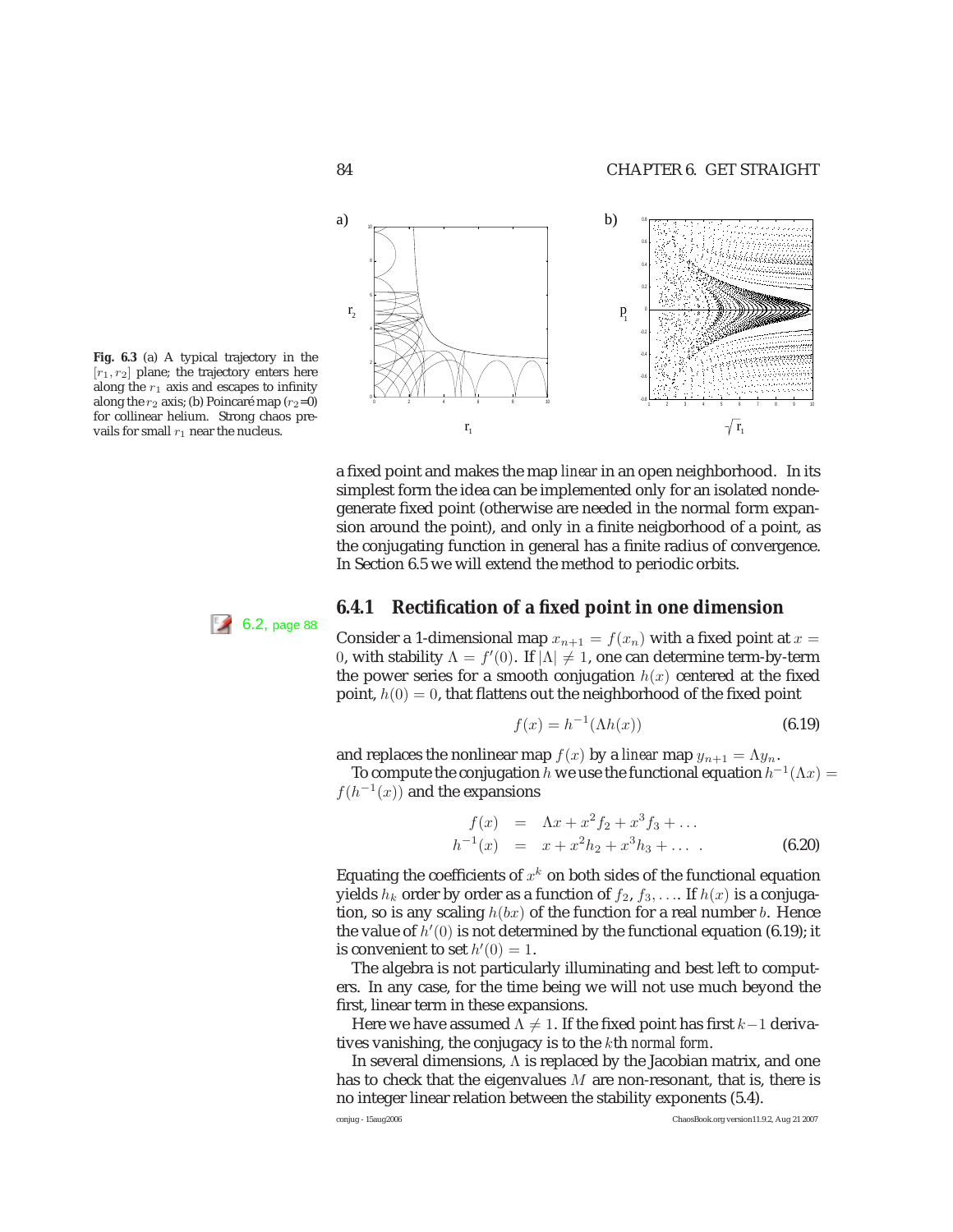### **6.5 Rectification of a 1-dimensional periodic orbit**

In Section 6.4.1 we have constructed the conjugation function for a fixed point. Here we turn to the problem of constructing it for periodic orbits. Each point around the cycle has a differently distorted neighborhood, with differing second and higher order derivatives, so we need to compute a different conjugation function  $h_a$  at each cycle point  $x_a$ . We expand the map  $f$  around each cycle point along the cycle,

$$
y_a(\phi) = f_a(\phi) - x_{a+1} = \phi f_{a,1} + \phi^2 f_{a,2} + \dots
$$
 (6.21)

where  $x_a$  is a point on the cycle,  $f_a(\phi) = f(x_a + \phi)$  is centered on the periodic orbit, and the index k in  $f_{a,k}$  refers to the kth order in the expansion (6.20).

For a periodic orbit the conjugation formula (6.19) generalizes to

$$
f_a(\phi) = h_{a+1}^{-1}(f'_a(0)h_a(\phi)), \qquad a = 1, 2, \cdots, n,
$$

point by point. The conjugationg functions  $h_a$  are obtained in the same way as before, by equating coefficients of the expansion (6.20), and assuming that the cycle Floquet multiplier  $\Lambda = \prod_{a=0}^{n-1} f'(x_a)$  is not marginal,  $|\Lambda| \neq 1$ . The explicit expressions for  $h_a$  in terms of  $f$  are obtained by iterating around the whole cycle,

$$
f^{n}(x_{a} + \phi) = h_{a}^{-1}(\Lambda h_{a}(\phi)) + x_{a}.
$$
 (6.22)

evaluated at each cycle point *a*. Again we have the freedom to set  $h'(0) = 1$  for all  $\epsilon$  $h'_a(0) = 1$  for all a.

#### **6.5.1 Repeats of cycles**

We have traded in our initial nonlinear map  $f$  for a (locally) linear map  $\Lambda$ y and an equally complicated conjugation function h. What is gained by rewriting the map  $f$  in terms of the conjugacy function  $h$ ? Once the neighborhood of a fixed point is linearized, the repeats of it are trivialized; from the conjugation formula (6.20) one can compute the derivatives of a function composed with itself  $r$  times:

$$
f^r(x) = h^{-1}(\Lambda^r h(x)).
$$

One can already discern the form of the expansion for arbitrary repeats; the answer will depend on the conjugacy function  $h(x)$  computed for a *single* repeat, and all the dependence on the repeat number will be carried by factors polynomial in  $\Lambda^r$ , a considerable simplification. The beauty of the idea is difficult to gauge at this stage–an appreciation only sets in when one starts computing perturbative corrections, be it in celestial mechanics (where the method was born), be it the quantum or stochastic corrections to 'semiclassical' approximations.

ChaosBook.org version11.9.2, Aug 21 2007 conjug - 15aug2006



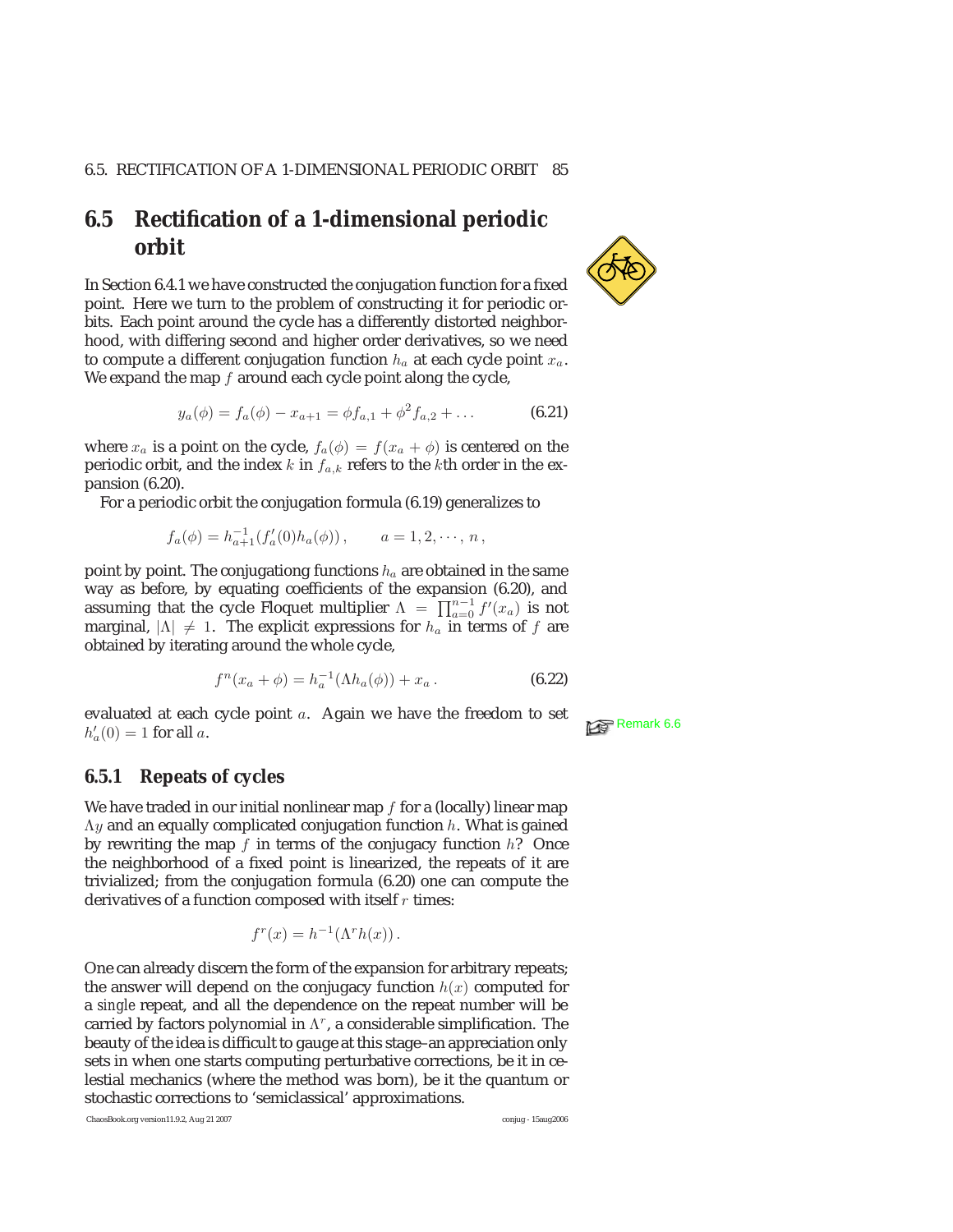## **6.6 Smooth conjugacies and cycle Floquet multipliers**

In Section 5.2 we have established that for a given flow the cycle Floquet multipliers are intrinsic to a given cycle, independent of the staring point along the cycle. Now we can prove a much stronger statement; cycle Floquet multipliers are *metric invariants* of the flow, the same in *any* representation of the dynamical system.

That the cycle Floquet multipliers are an invariant property of the given dynamical system follows from elementary considerations of Section 6.1: If the same dynamics is given by a map  $f$  in  $x$  coordinates, and a map g in the  $y = h(x)$  coordinates, then f and g (or any other good representation) are related by (6.2), a reparametrization and a coordinate transformation  $g = h \circ f \circ h^{-1}$ . As both f and g are arbitrary representations of the dynamical system, the explicit form of the conjugacy  $h$  is of no interest, only the properties invariant under any transformation  $h$  are of general import. Furthermore, a good representation should not mutilate the data; h must be a *smooth conjugacy* which maps nearby cycle points of  $f$  into nearby cycle points of  $g$ . This smoothness guarantees that the cycles are not only topological invariants, but that their linearized neighborhoods are also metrically invariant. For a fixed point  $f(x) = x$  of a 1-dimensional map this follows from the chain rule for derivatives,

$$
g'(y) = h'(f \circ h^{-1}(y))f'(h^{-1}(y))\frac{1}{h'(x)}
$$
  
=  $h'(x)f'(x)\frac{1}{h'(x)} = f'(x),$  (6.23)

and the generalization to the Floquet multipliers of periodic orbits of d-dimensional flows is immediate.

As stability of a flow can always be rewritten as stability of a Poincaré section return map, we find that a Floquet multiplier of any cycle, for a flow or a map in arbitrary dimension, is a metric invariant of the 6.2, page 88 dynamical system.



### **Summary**

Dynamics  $(M, f)$  is invariant under the group of all smooth conjugacies

$$
(\mathcal{M}, f) \to (\mathcal{M}', g) = (h(\mathcal{M}), h \circ f \circ h^{-1}).
$$

This invariance can be used to (i) find a simplified representation for the flow and (ii) identify a set of invariants, numbers computed within a particular choice of  $(M, f)$ , but invariant under all  $M \rightarrow h(M)$  smooth conjugacies.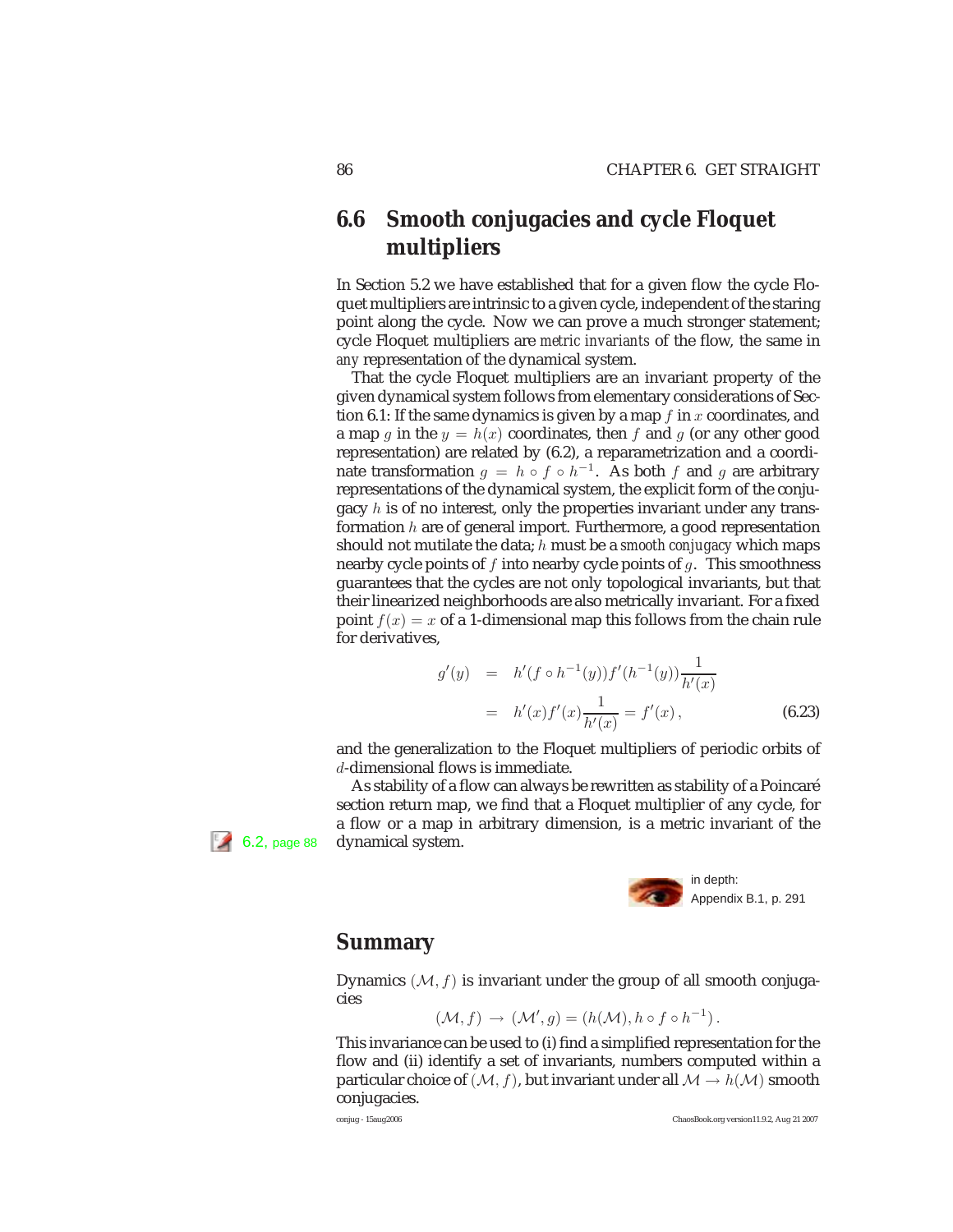#### Further reading 87

The 2D-dimensional phase space of an integrable Hamiltonian system of  $D$  degrees of freedom is fully foliated by  $D$ -tori. In the same spirit, for a uniformly hyperbolic, chaotic dynamical system one would like to change into a coordinate frame where the stable/unstable manifolds form a set of transversally intersecting hyper-planes, with the flow everywhere locally hyperbolic. That cannot be achieved in general: Fully globally integrable and fully globally chaotic flows are a very small subset of all possible flows, a 'set of measure zero' in the world of all dynamical systems.

What we *really* care about is developping invariant notions of what a given dynamical system is. The totality of smooth one-to-one nonlinear coordinate transformations  $h$  which map all trajectories of a given dynamical system  $(M, f<sup>t</sup>)$  onto all trajectories of dynamical systems  $(\mathcal{M}', g^t)$  gives us a huge equivalence class, much larger than the equivalence classes familiar from the theory of linear transformations, such as the rotation group  $O(d)$  or the Galilean group of all rotations and translations in  $\mathbb{R}^d$ . In the theory of Lie groups, the full invariant specification of an object is given by a finite set of Casimir invariants. What a good full set of invariants for a group of general nonlinear smooth conjugacies might be is not known, but the set of all periodic orbits and their stability eigenvalues will turn out to be a good start.

### **Further reading**

Rectification of flows. See Section 2.2.5 of Ref. [12] for a pedagogical introduction to smooth coordinate reparametrizations. Explicit examples of transformations into cannonical coordinates for a group of scalings and a group of rotations are worked out.

**Rectification of maps.** The methods outlined above are standard in the analysis of fixed points and construction of normal forms for bifurcations, see for example

Ref. [21,2,4–9,9]. The geometry underlying such methods is pretty, and we enjoyed reading, for example, Percival and Richards [10], chaps. 2 and 4 of Ozorio de Almeida's monograph [11], and, as always, Arnol'd [1].

Recursive formulas for evaluation of derivatives needed to evaluate (6.20) are given, for example, in Appendix A of Ref. [5].

### **Exercises**

(6.1) **Coordinate transformations.** Changing coordinates is conceptually simple, but can become confusing when carried out in detail. The difficulty arises from confusing functional relationships, such as  $x(t) = h^{-1}(y(t))$  with numerical relationships,

ChaosBook.org version11.9.2, Aug 21 2007 exerConjug - 15feb2003

such as  $w(y) = h'(x)v(x)$ . Working through an ex-<br>ample will clear this up ample will clear this up.

(a) The differential equation in the  $M$  space is  $\dot{x} = \{2x_1, x_2\}$  and the change of coordinates from *M* to *M'* is  $h(x_1, x_2) = \{2x_1 + x_2, x_1 -$